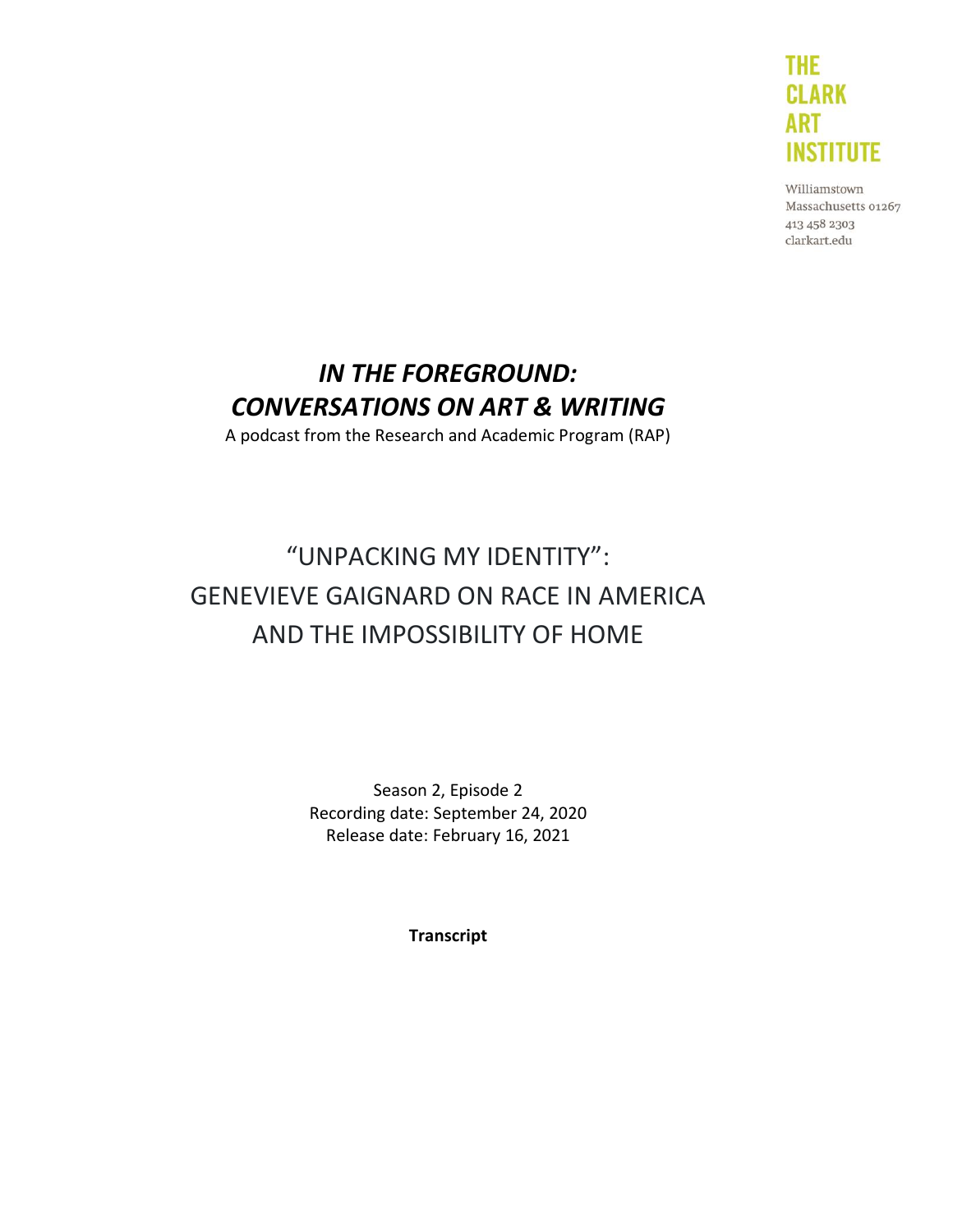#### **Caro Fowler**

Welcome to *In the Foreground: Conversations on Art & Writing*. I am Caro Fowler, your host and Director of the Research and Academic Program at the Clark Art Institute in Williamstown, Massachusetts. In this series of conversations, I talk with art historians and artists about what it means to write history and make art, and the ways in which making informs how we create not only our world, but also ourselves.

In this episode, I speak with Genevieve Gaignard, a photographer and installation artist based in Los Angeles, whose self-portraiture and sculpture explore race, femininity, class, and their intersections. In this conversation, we discuss Genevieve's exhibition titled "A Long Way from Home" on view at the Massachusetts College of the Liberal Arts gallery in 2020, and her experience of returning to her hometown in central Massachusetts during the COVID-19 pandemic. Genevieve describes how she sees her photography and collage as opening up distinct spaces of reflection for viewers to grapple with their own complex identities.

#### **Genevieve Gaignard**

*I think about the works, and you know, there were literal mirrors in the space. Well as somewhat these mirrors... I am trying to remind the viewer with the inclusion of the mirrors that no, no, no, you got to do the work, too.*

#### **Caro Fowler**

Thank you for making sure that I saw your exhibition at Gallery 51 before we had this conversation, because it really was, it was an incredibly moving exhibition, and its title, "A Long Way from Home." And I guess I was curious about, in the exhibition text, you talk about how you made this exhibition while you were at home, while you came home, and yet such the impetus or such a clear argument within the exhibition is the ways in which home remains an impossible construct for so many people, and America itself has not realized its possibility of being home to so many. I was just kind of curious about what it meant for you to come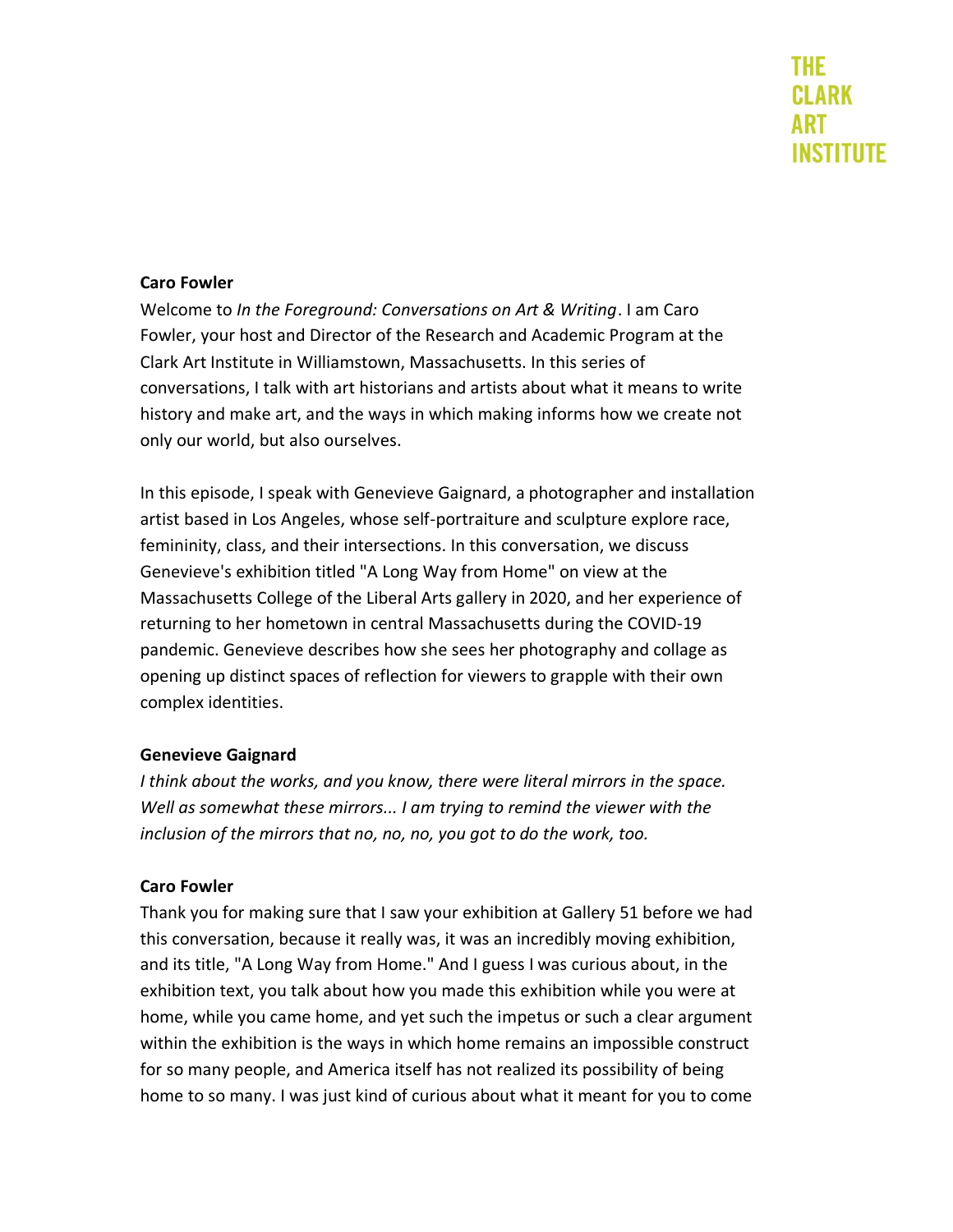home. And, and how much you think coming home after you've left is even possible.

#### **Genevieve Gaignard**

Yeah, there's a lot of layers to that. I just have this kind of-, in my, in my being, this draw to being where my family is rooted. Having come back here for the residency, when I think about who I am and the work I make in the art world... and I say the art world, but that's such a small bubble in the bigger, like scope of things. Not everyone's really following that. But I feel like when I'm out there, or when I'm more connected to the bubble, that I-, I'm making change. I'm like, adding to the conversation. And it's just completely different when I come back here and seeing that place that's, that's so familiar, exactly kind of where you left it, almost like no time has really passed, was just like, oh, I'm home. But I don't have that sense of the things that I've gained in that bubble back in Los Angeles.

#### **Caro Fowler**

One thing that I think is interesting in your work - and your work very explicitly deals with race and you've talked about that very explicitly, in the ways-, in your own understanding of yourself and the ways in which people perceive you - but your work also really explicitly deals with class, I think. And, and there's a way in which, you know, Western Massachusetts has nowhere near the diversity of Los Angeles.

#### **Genevieve Gaignard**

Yeah.

# **Caro Fowler**

It's a pretty white area. But class wise, it is deeply marked by differences in class and by economic disparities. And so I was just curious about how you think about the role of class within your work and its interrelationship with race.

# **Genevieve Gaignard**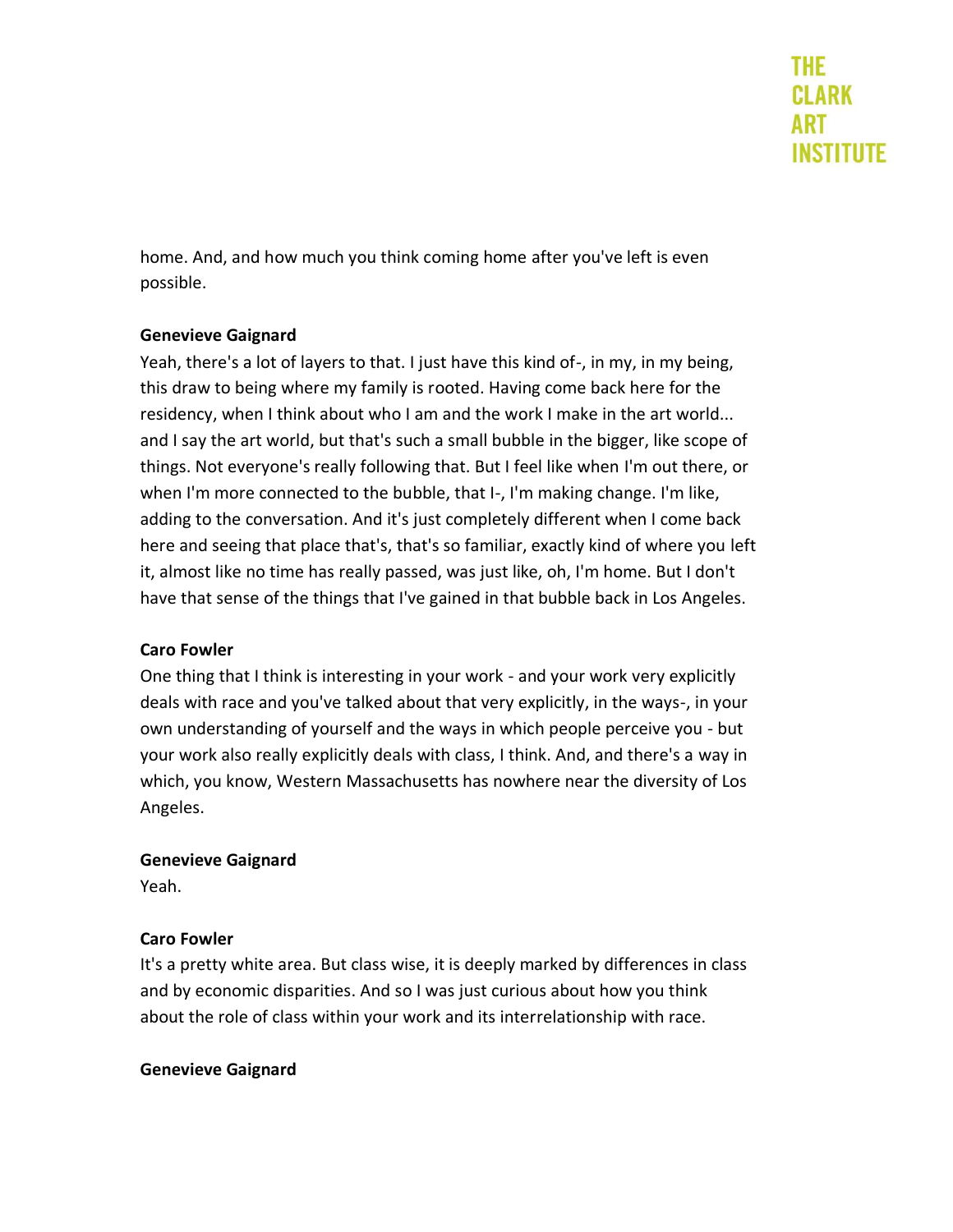When you were talking, I was thinking about how in Los Angeles, you can kind of drive to one area and just see how the area has nothing really. But there's still a vibrancy to it, you know?

#### **Caro Fowler**

Yeah.

#### **Genevieve Gaignard**

But then you can go, you know, just a half hour away to another section, and it's just like, mansions and, you know, just extreme wealth. And it's like everyone's kind of navigating the city that way. Where here, it's a little more spread out, or it's not as obvious sometimes. And there's some sort of divide that I feel here.

#### **Caro Fowler**

Yeah.

# **Genevieve Gaignard**

And I had this feeling like... I'm like, this is the south of the north in a way. I always thought, like, I'm in New England

# **Caro Fowler**

[Laughs].

# **Genevieve Gaignard**

- this is, you know, this is the place where, you know, folks fled to have a free life. If you think of it, like I'm just thinking of it in like a textbook -

# **Caro Fowler**

Yeah, yeah, yeah.

# **Genevieve Gaignard**

- high school, you know whatever you learned in school -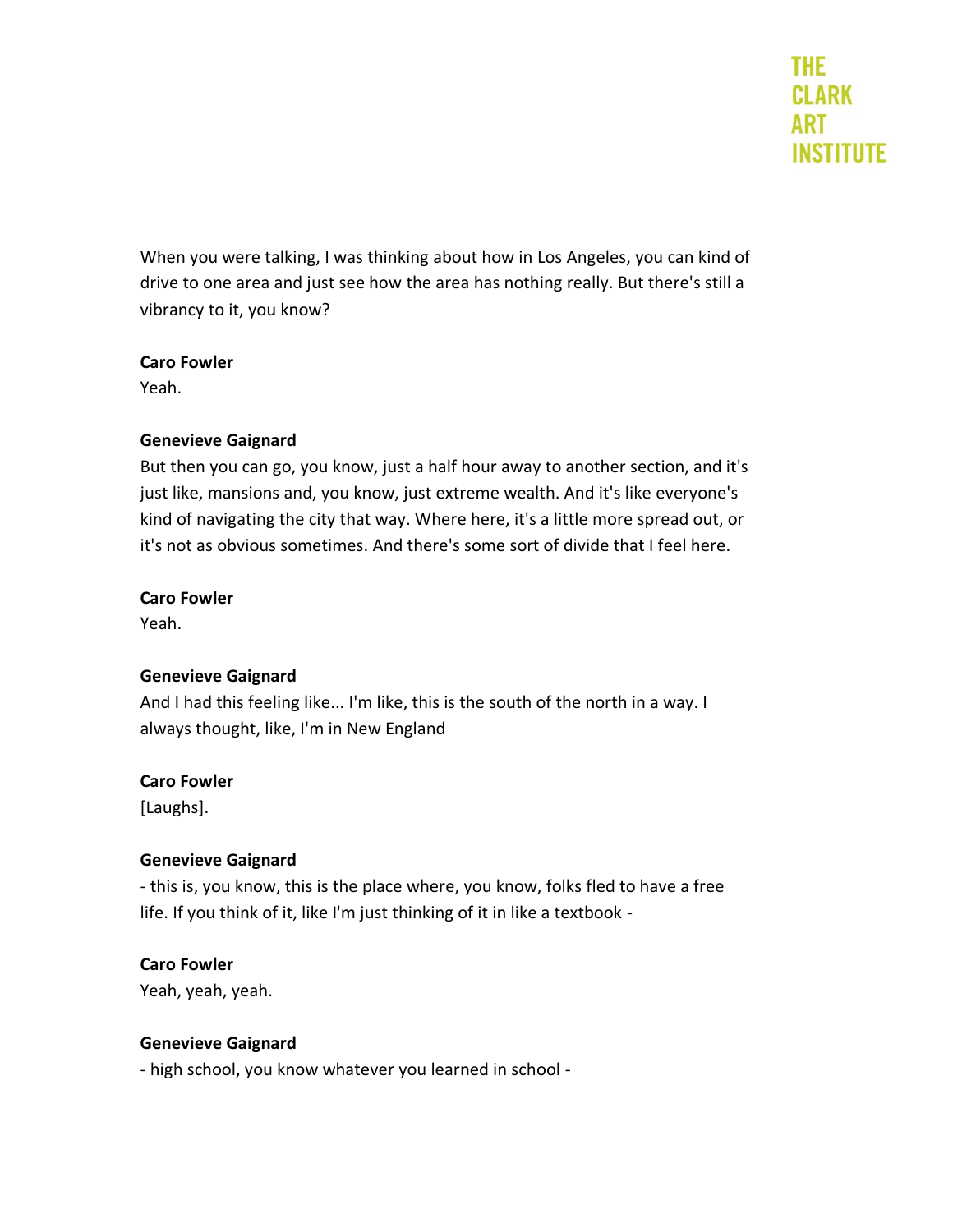#### **Caro Fowler**

Yeah, totally. Yeah.

#### **Genevieve Gaignard**

- like, where's that that kind of wash or, you know, half truth that we get taught. And, you know, my dad was one of the first black men to live in Orange. So when I think of that, I'm like, okay, like, yeah, this place isn't... and it hasn't come that far since that, you know? You definitely see more people of color in the community, but it's not... it's not the same as being in LA, for sure. [Both laugh].

#### **Caro Fowler**

In some ways I think the fact that there was this binary narrative between like the slaveholding South that was bad and racist, and a good, enlightened North, is part of the reason we're-, the country's in the turmoil it's in right now, is that it, it meant that such a large part of our history could be overlooked or not thought about, or it allowed a lot of people to not necessarily reconcile with their own histories, perhaps.

#### **Genevieve Gaignard**

Yeah. Totally, and it's like, I can't... I haven't been in Los Angeles in, you know, six months, but I drive around here and I see more Trump flags than I see Black Lives Matter lawn signs and that's really scary to me.

#### **Caro Fowler**

As your exhibition shows the lawn is a place where people kind of put literal stakes in the ground about how they identify or how they want to be perceived.

#### **Genevieve Gaignard**

Yep. I think that's the bigger point: how they want to be perceived.

#### **Caro Fowler**

Yeah. And I think I was, I was curious about the ways in which you were thinking in your exhibition between these exterior homes and how people want to be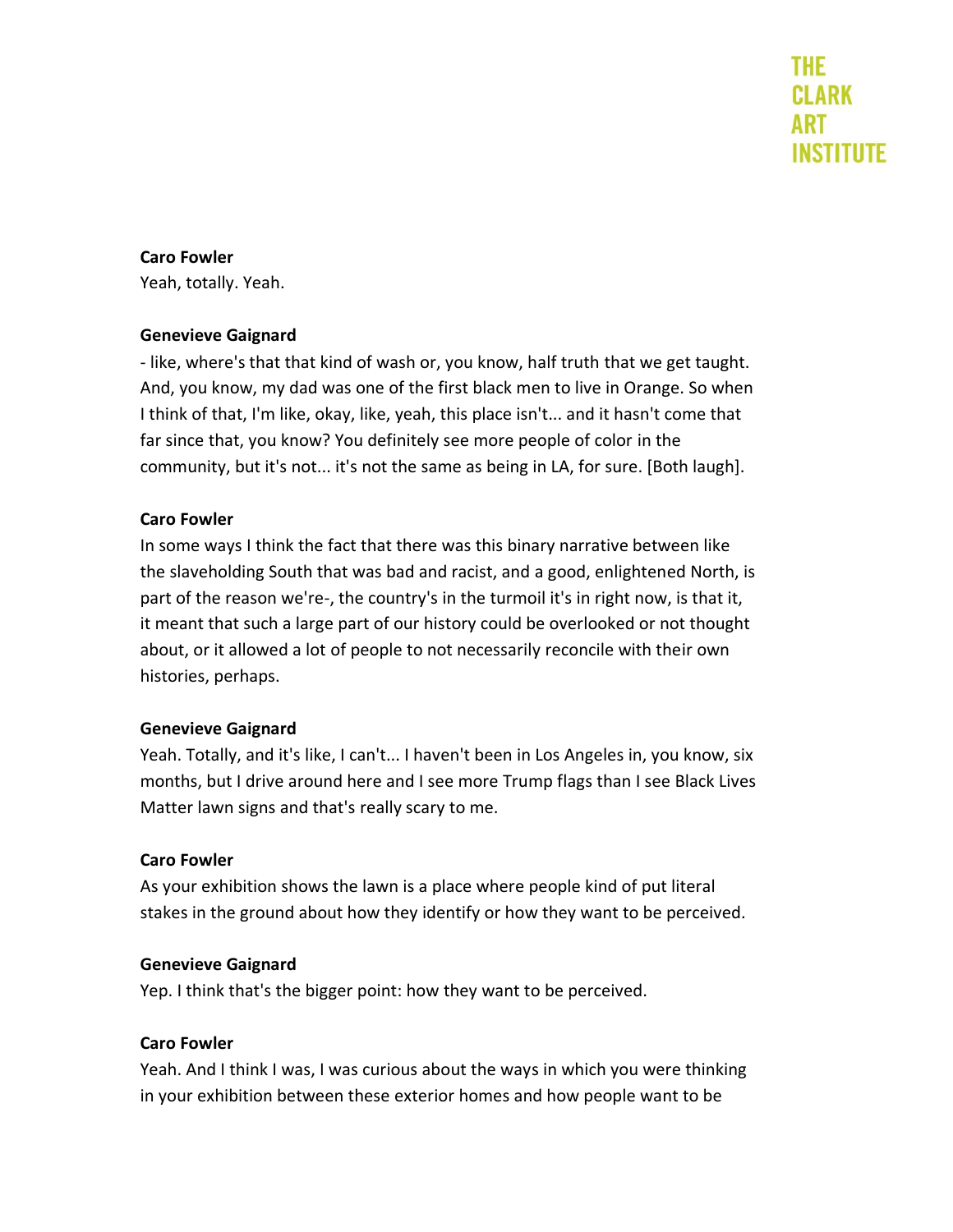perceived and also the sanctity and possibility of a private interior home or a private space. And, and how you were thinking about that in the exhibition. And I should also say, I think this is, this is the day in which the police officers who murdered Breonna Taylor were not held accountable for their actions. And so I think-, I don't know, but I imagine for you this question is particularly palpable today - but the ways in which you think about the possibility of kind of a private interior space and that meaning of home and, and how you're thinking about that in your exhibition.

#### **Genevieve Gaignard**

Mm. When I'm making this work, I'm not always aware of all of the meanings that it can hold. Or things haven't come into play, but then they make sense after the fact.

#### **Caro Fowler**

Yeah.

# **Genevieve Gaignard**

So yeah, there's like this-, a lot of it is you know, what is really private these days, you know? If you have a cell phone you're pretty much everyone knows everything about you, you know? Or a perceived view of you however you put yourself out there I guess, on social media and what not. Bringing that kind of lawn surface into the space, it you know, that kind of first intent was to have these homes. But then after it was created, it has this kind of funeral space vibe... I don't know almost like a graveyard. Which it very well could be having those names and everything in the space.

#### **Caro Fowler**

Mhm.

# **Genevieve Gaignard**

And yeah, I mean, when you're making work that is speaking to the, to the times, and we're waiting moment by moment to see what's happening and it continues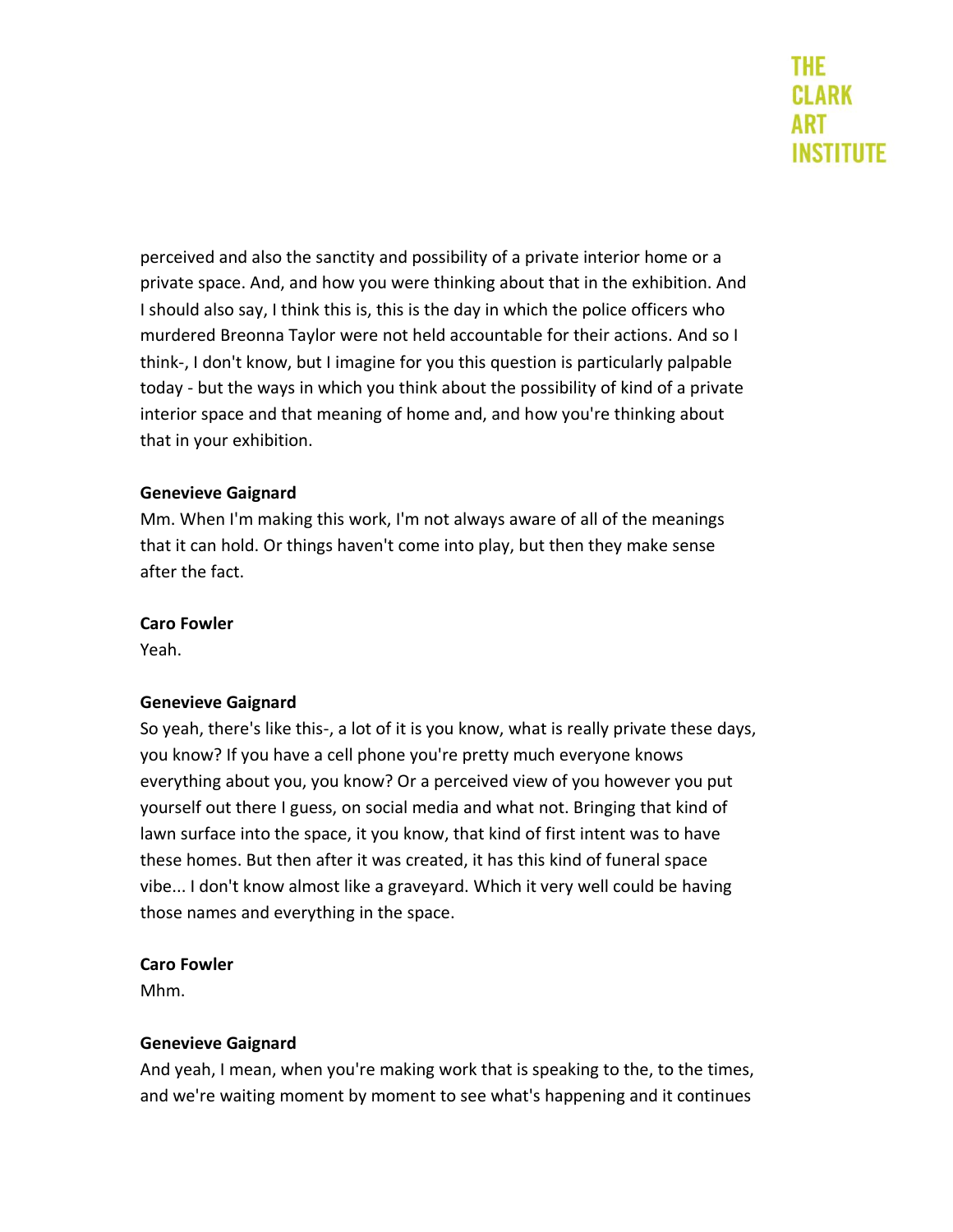to not go in the way that you want it to go... like, there's, there's only so much hope one can have. And my intent is to give people a safe space to kind of grapple with these harder topics. But in no way are they giving anyone answers. When you brought up Breonna Taylor and the fact that she did not get an ounce of justice, it's, it's really terrifying.

# **Caro Fowler**

I was curious, in terms of also it seemed to me that this installation, you didn't include what I would think of is, I don't know, but what might be considered at this point, a kind of a signature move in your practice, which is you're photographing yourself dressed up in different historical moments and paired periods and characters and, and thinking through the complexity of the ways in which identity is formed or thought about or imagined. And no part of your physical-, that physicalization of yourself and embodiment of yourself in photographs is not in the exhibition. There are found photographs -

# **Genevieve Gaignard**

Yeah.

# **Caro Fowler**

- in the exhibition, which also reminded me a little bit of Carrie Mae Weems' work, as well. But I was curious if if you thought explicitly about that removing of, of your own kind of physical bodily presence from the exhibition space, or, if that was, or if it just felt really natural to you to move in this direction in your work and, and move away from kind of that earlier body of work.

# **Genevieve Gaignard**

I mean, I've basically been doing the collage work since the beginning.

**Caro Fowler**  Mhm.

**Genevieve Gaignard**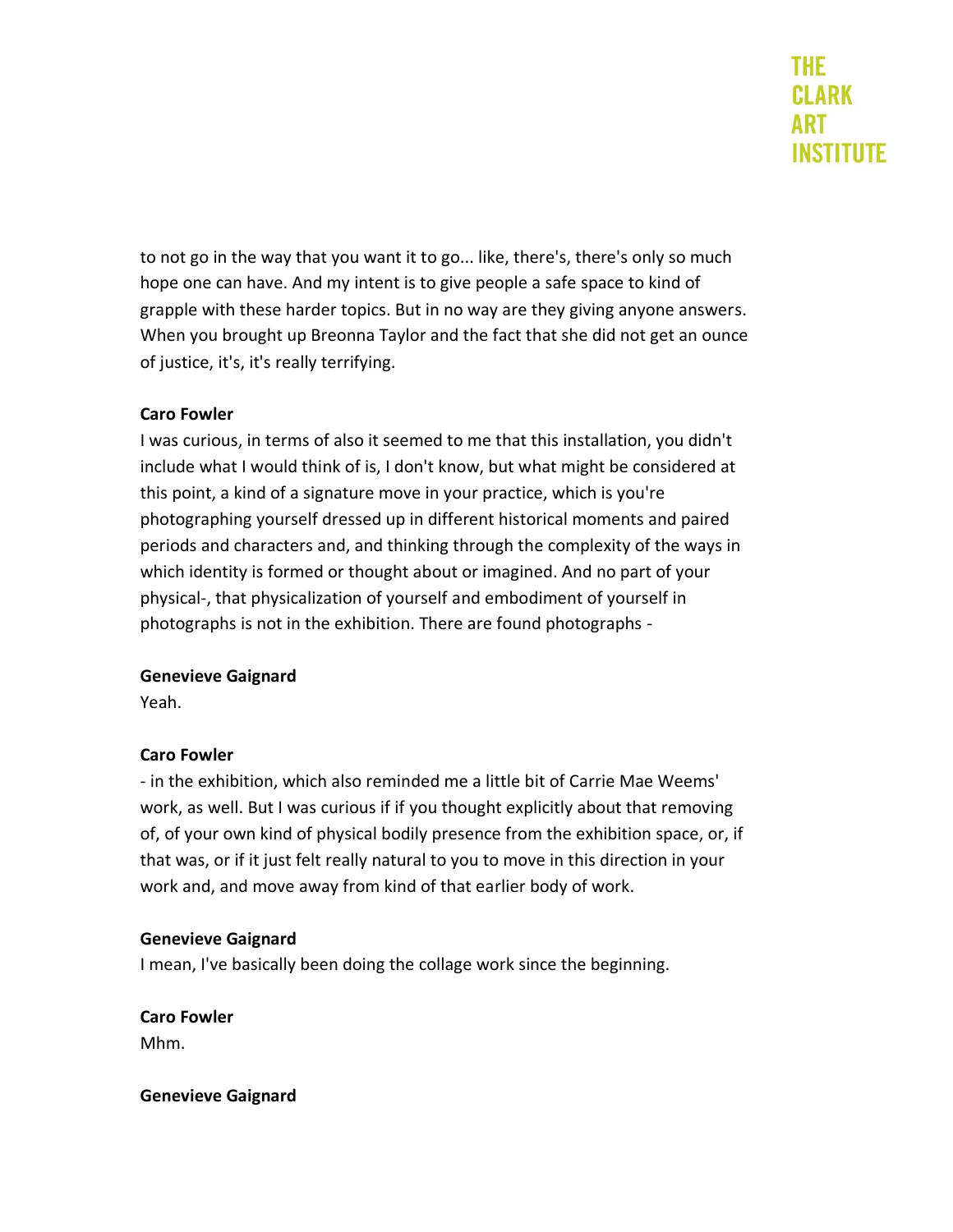And the beginning, what, five years ago? [Both laugh]. I also say, like, my first collages were on my bedroom wall, like... so I've been collaging.

# **Caro Fowler**

Yeah, totally. [Both laugh].

# **Genevieve Gaignard**

But, like, I hear what you're saying but I don't think about... it's kind of like, I feel like I can get to more of the point of things with the collage works.

# **Caro Fowler**

Mhm. That's interesting.

# **Genevieve Gaignard**

And I'm not going to stop making the portraits, but all of the things that go into making the portraits - like, how I work in Los Angeles, like I have my printers and all of that stuff - so it was more of a logistical thing at first.

# **Caro Fowler**

Mm, yeah.

# **Genevieve Gaignard**

And I also just don't want to be over the head. The kind of like, oh, you get into character, you take the picture, do the thing.

# **Caro Fowler**

[Laughs].

# **Genevieve Gaignard**

Like I don't know how often that can, you know, do the same work that the collage works can do. Like I can pinpoint - although I'm not, you know, again, answering something specific - I am juxtaposing these images, these found images to really reflect back on the viewer, their stance on things.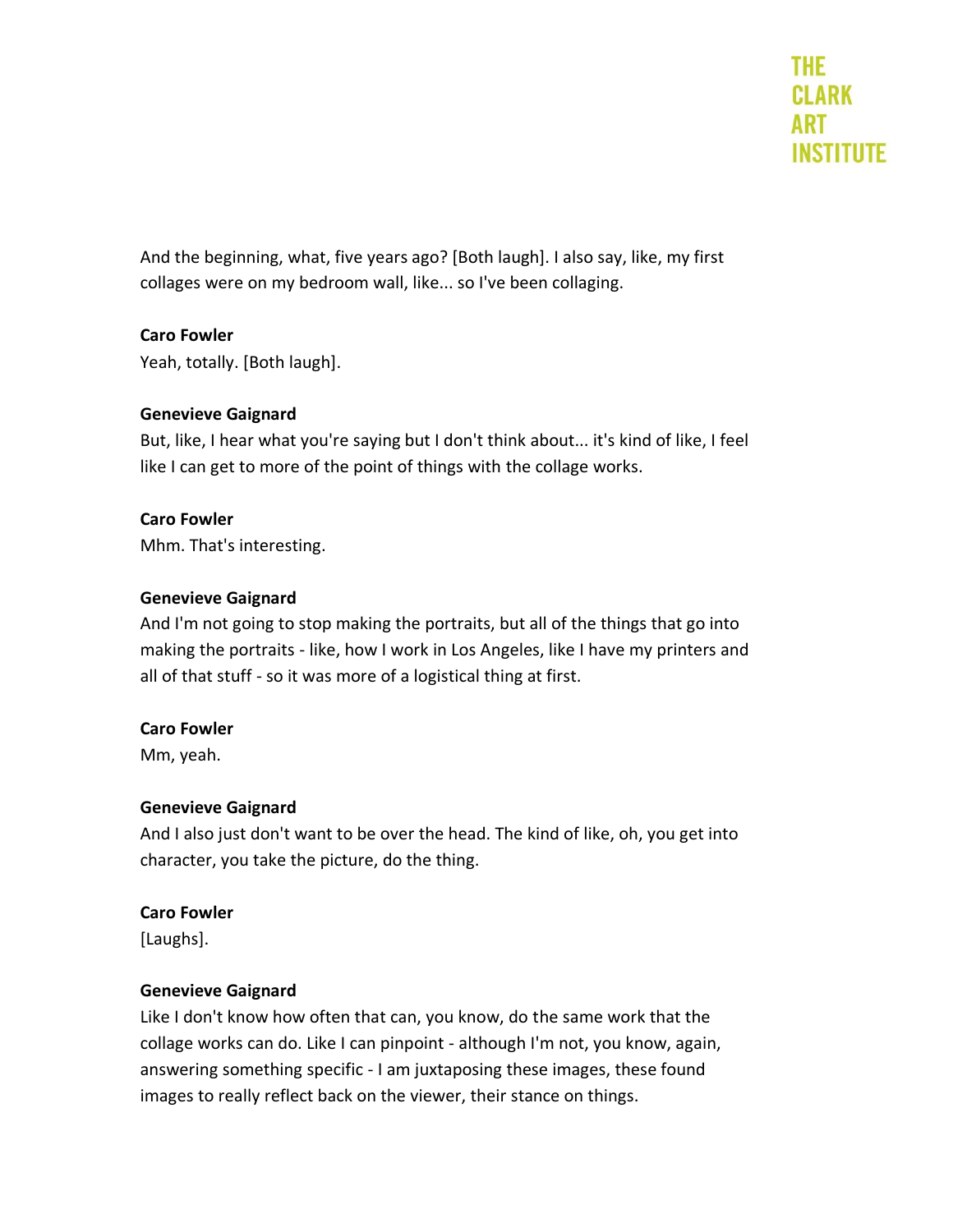#### **Caro Fowler**

Yeah.

#### **Genevieve Gaignard**

So I think about the works and you know, there there were literal mirrors in the space as well. But -

#### **Caro Fowler**

Yeah.

# **Genevieve Gaignard**

- I think of the collage works as somewhat these mirrors. And I think it's also easy for folks to often say, you know, oh this work is about this artist's perspective, and this is all from the artist's perspective, and I don't really have to connect.

# **Caro Fowler**

[Laughs].

# **Genevieve Gaignard**

Or like I can distance myself, because it's not about me, it's about the artist. But I am trying to remind the viewer with the inclusion of the mirrors that no, no, no, you got to do the work to, you know?

#### **Caro Fowler**

I was curious about, I mean, so you dedicated three of the works to the names of Jacob Blake, George Floyd, and Breonna Taylor. And I was just kind of curious to hear from you how you think those names are being activated in culture right now. And they've become rallying cries and they are, they're important pivot points. But there's also ways in which the complexity of these people in their lives and their families who have lost individuals might also become reduced to a name that then people say without realizing always that there's a-, paradoxically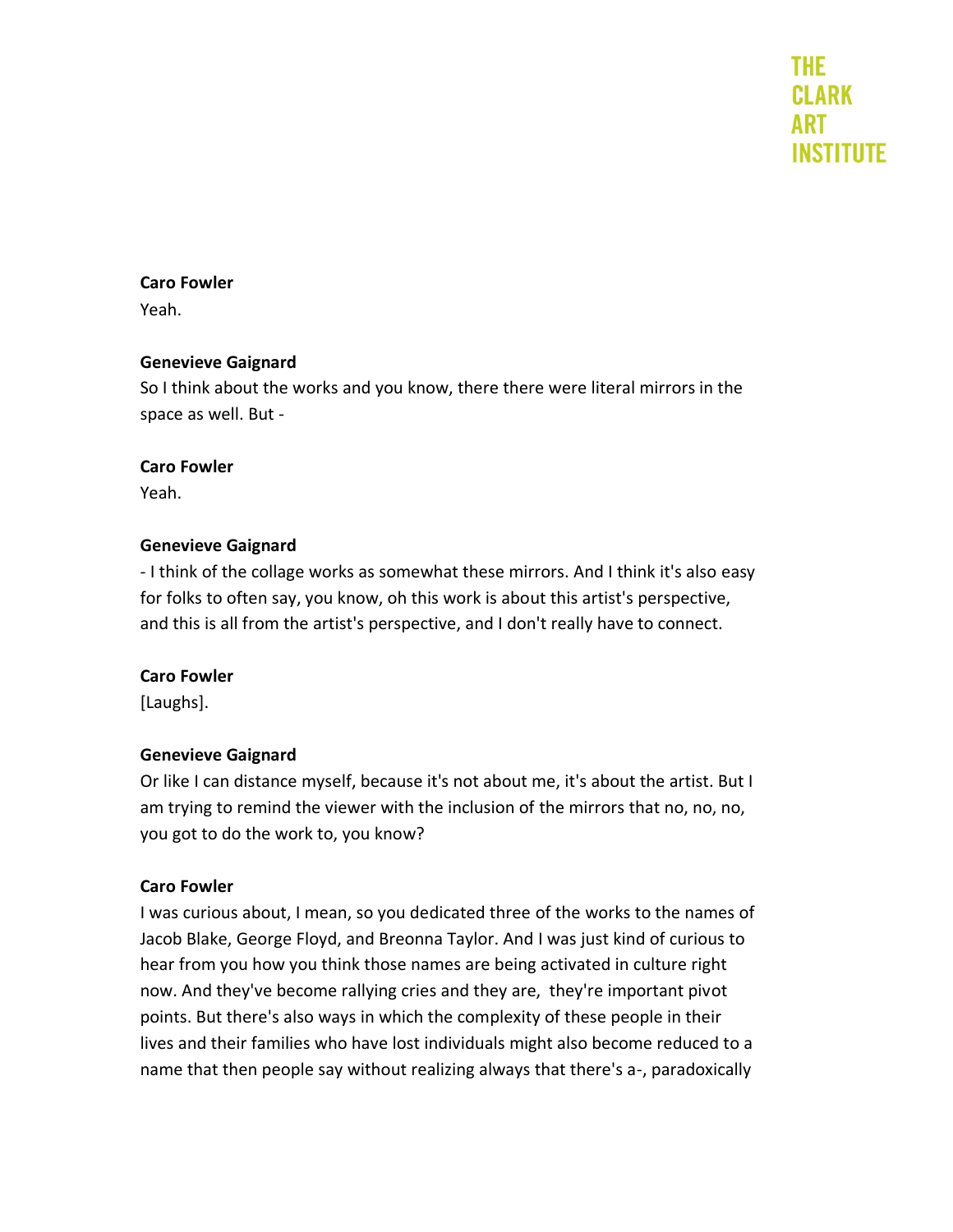without realizing that there's a life behind it even though it's also becoming a rallying cry for -

#### **Genevieve Gaignard**

Mhm, yeah.

#### **Caro Fowler**

- Black Lives Matter, if that makes any sense. So I was curious about your own thoughts in creating these collages that I imagine were in some ways kind of meditative practices of mourning for you in making these works. And, and I would just be curious to hear what your own thoughts is on the, the iteration of these names and saying these names and what power does not or power that does have or maybe even the limits of that?

#### **Genevieve Gaignard**

Yeah. I wasn't including the names originally. And then I was, you know, taking a Instagram scroll break, and, sadly enough scrolled to Jacob Blake's footage. And I was at just kind of this breaking point of like, I can't take this and I don't know how anyone else can. And I, I know for sure, because I live in a Black community in Los Angeles, that like, the energy is just different. Where here, I'm, I'm so aware of how folks can go about their every day. Because although this thing is bad and it's sad that it happened, it doesn't really affect me. And that is just what is kind of constantly vibrating around me, I think, when I'm here. So that was me, like you said, mourning, honoring, kind of not looking away. I don't know if they're doing any good, per se. But I wanted to, you know, knowing that the audience that was going to go through those doors are mostly people that they can keep going through, their kind of, you know, white privileged ways.

#### **Caro Fowler**

Mhm.

#### **Genevieve Gaignard**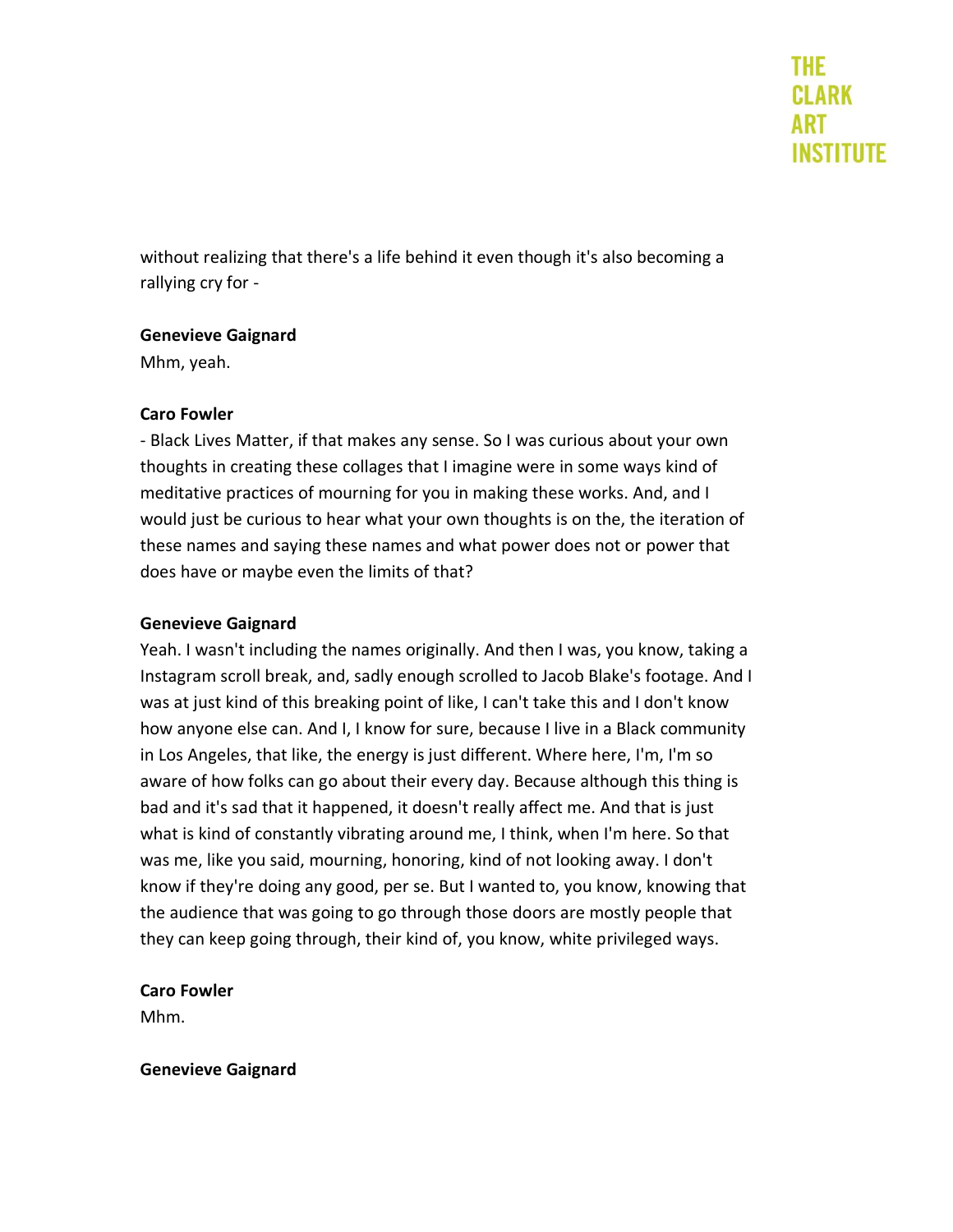And not that they don't stop for a minute and feel like that's, you know, really sad. But there's this thing at the back of their head that they might not even be tuned into, that it doesn't... you know? Like, they can go shopping after that, you know or whatever the thing is.

#### **Caro Fowler**

Yeah.

# **Genevieve Gaignard**

And so I just wanted the space to kind of, like not let them forget, in the sense of like, you're going through this, and it's like, oh, maybe something feels nostalgic, or what have you. But, there's also something that happens, especially with the Jacob Blake piece, where he kind of blends in to the wallpaper. It's the same wallpaper that the piece is made on. And in conversations I've had with some of the MCLA [Massachussets College of the Liberal Arts] students - you know, because I'm asking them questions like, what did these things trigger? What did these things make you think about? And, and it's, again, it's devastating that these names... we shouldn't, we shouldn't know these names, anyway, the way we do. And yet we do. Yet, they've become, you know, household names in the sense of like, we know, we can maybe reference. Like, I remember one of the students saying like, oh, isn't that the guy who got shot when he was running away from the cops? And I was like, well, actually, no, he wasn't running away from the cops. But that's kind of like, you can put that, a version of that, when you're in a white body that, that you know, there was like in her saying that. I don't think she was trying to be malicious, she's just so removed, like how it doesn't affect her, you know? And again, I don't think I'm answering your question per se, but I -

# **Caro Fowler**

No, you are.

# **Genevieve Gaignard**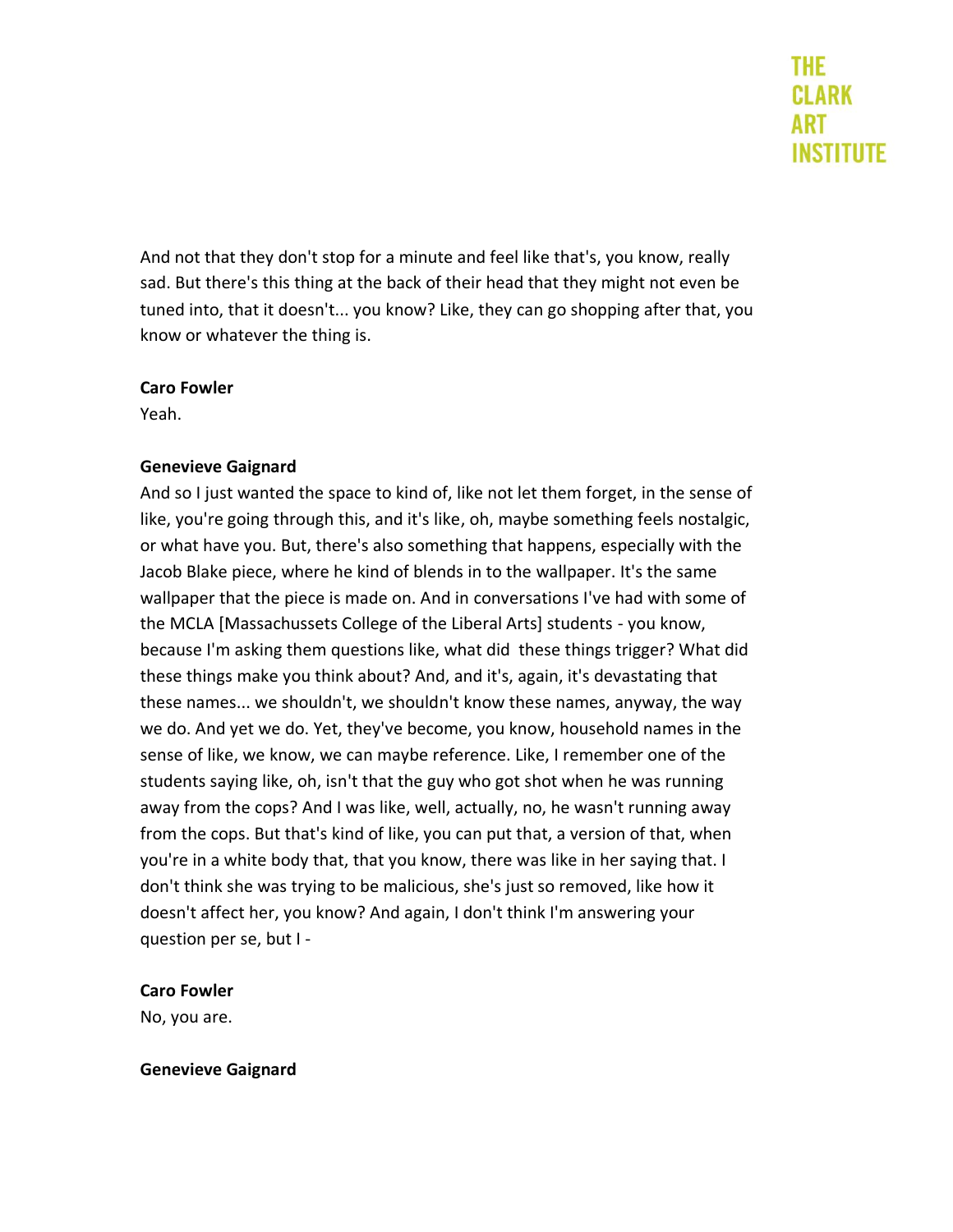- it's, it's doing a lot of things in the sense of like, I just want to, I want to make folks face the uncomfortable things because in this kind of area I feel like there's so much in the way we move around here that is comfortable.

# **Caro Fowler**

Yeah. I think that's fair. How would you say, I mean, how is it acutely... How does that, how is it acutely different than the way you experience it and in the community in which you're supported and lived in Los Angeles?

#### **Genevieve Gaignard**

I mean, I'm surrounded by a lot of artists. And -

#### **Caro Fowler**

Yeah.

# **Genevieve Gaignard**

- I live in a predominantly Black community. And most of my friends are Black. Like it's just different, you know? It's not like, I don't have any white friends or anything, but it's like, it's, it's like, you don't think about it as much. Because it's like, there's so many... there's so much diversity, you're just like... But that's-, and I'm saying that also from a very privileged space. Because where I happen to fall in the art world. Like I'm, I happen to be an artist that's making a living from their art.

#### **Caro Fowler**

Mhm.

#### **Genevieve Gaignard**

And not a lot of people get to go there, you know? Though -

# **Caro Fowler**

Yeah.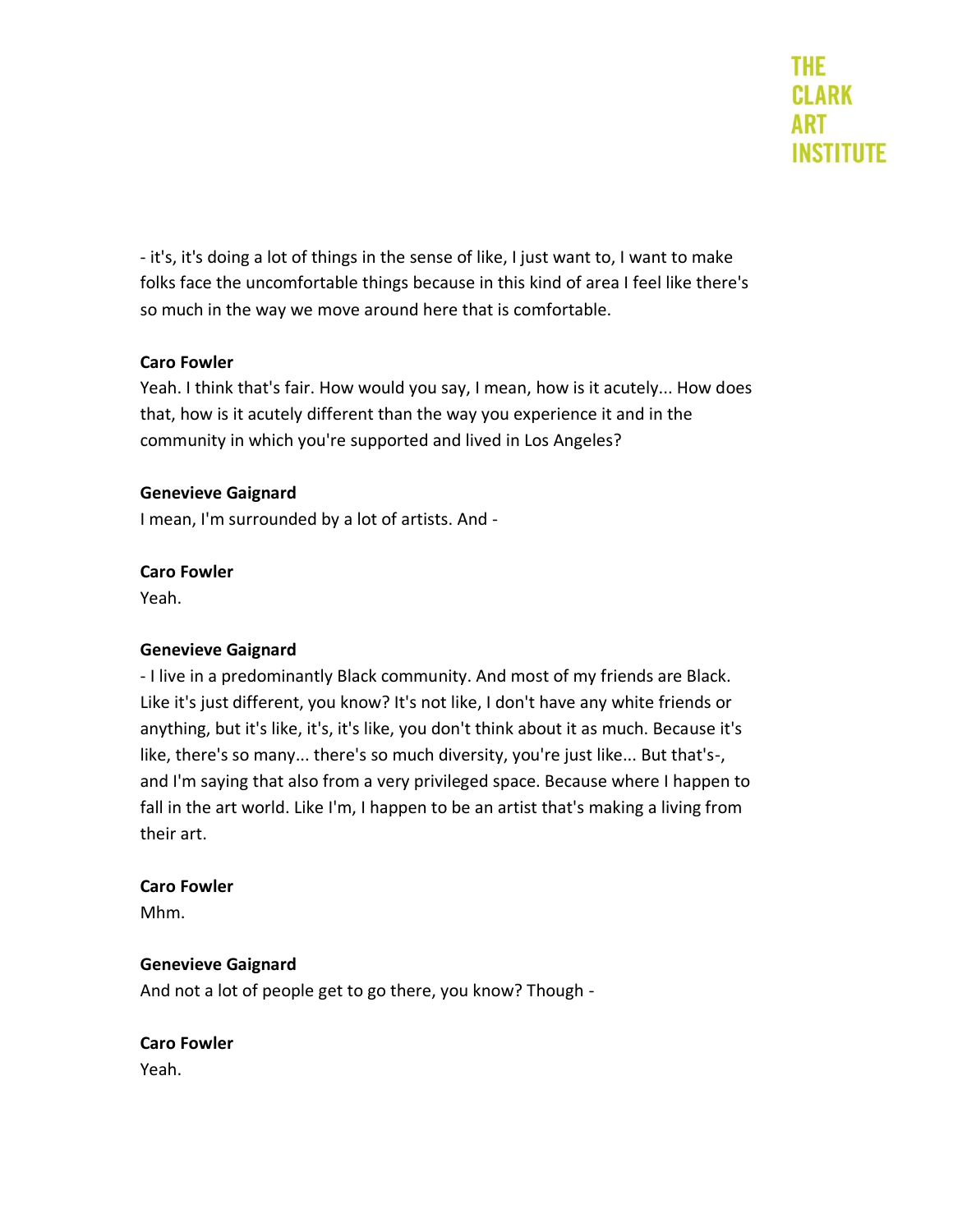#### **Genevieve Gaignard**

- and I think about that a lot. The people you surround yourself with, you kind of can fool yourself, or you can unknowingly fool yourself. Thinking like, wow, there's so many like minded people, we all want, you know, the same thing. We all want to, like, work together for the greater good. And then, you know, you go outside that, that bubble, and it's a lot different, you know? I remember early on, in my six month stay here, going, purchasing some of the Black Lives Matter lawn signs, just for my own community.

#### **Caro Fowler**

Mhm. Yeah.

#### **Genevieve Gaignard**

And realizing ahead of time that I would get pushback or people that wouldn't necessarily want to put them out. But then actually following through with people, and then having that conversation was even harder than I anticipated. Or like this let down where it's like, I really care about this person. And they live in so much fear that they can't put this sign out.

#### **Caro Fowler**

Yeah.

# **Genevieve Gaignard**

And that's just a shift in like... You know, even North Adams, I feel like you could have a Trump sign next to the house that has a Black Lives Matter sign. And -

# **Caro Fowler**

Oh yeah. I see that all over the area.

# **Genevieve Gaignard**

And in the smaller towns, like, it's, it's more just like, oh, we don't want to like ruffle any feathers. And that's what I'm talking about when I'm, when I say like,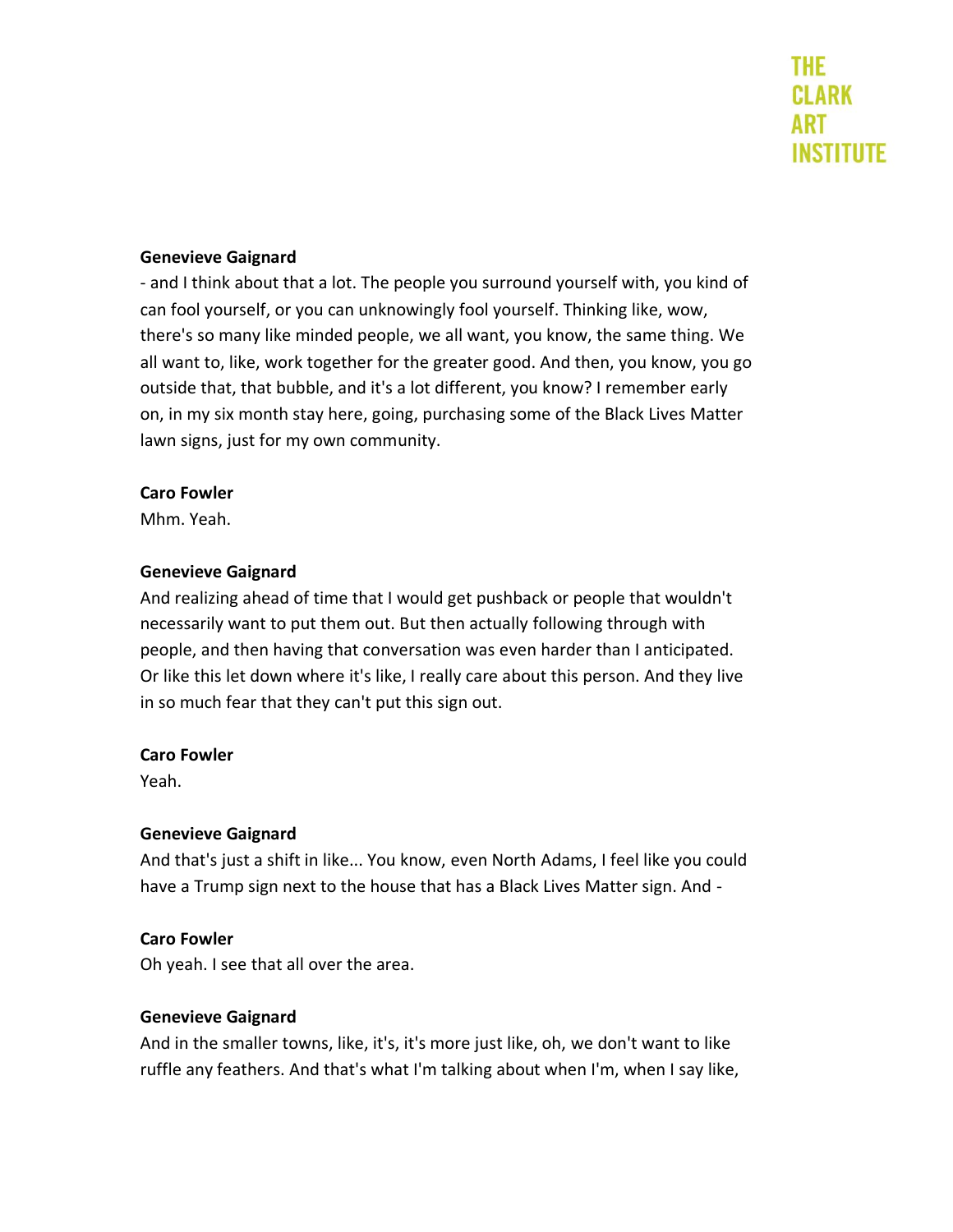just moving, like, just keep your eyes down. I don't want to get involved, you know? I think that's kind of the mentality more so here.

#### **Caro Fowler**

Yeah.

# **Genevieve Gaignard**

And that frustrates me. So it's like, I'm out in LA, and I'm like, I'm doing all this good work... in my bubble. [Both laugh]. Outside of that, I've done nothing, like I have so much work to do. So there's something coming here that pushes me, it's like it-, there's a lot that I've come to grips with and realize. And it's daunting, because everything else is, you know, on the the larger bubble of the world is pretty intense as well. So then, when you just have to, like, bring it down to a handful of people that are in your tiny town, those, those are the conversations that are sometimes the hardest, you know? And it's not just one conversation.

# **Caro Fowler**

Yeah. But that's also what I appreciate about your work. I mean, I find that-, I know that, I mean, I've heard several people discuss - and I think use the term, too - like, intersectional feminism in relationship to your work and thinking about the complexities of, you know, a term that obviously - not obviously - a term that goes back to thinking about what does it mean to be a Black woman and the relationship with that to feminism and the complexity of that. But it also seems to me that, that your work expands out from thinking about that. In some of the portraits that you do, there is a sense of, I think -

# **Genevieve Gaignard**

Mhm.

# **Caro Fowler**

- correct me, there's a sense that you're engaging with different character types or different portraits of people who, who might be more, who might be dismissed by people living in liberal bubbles.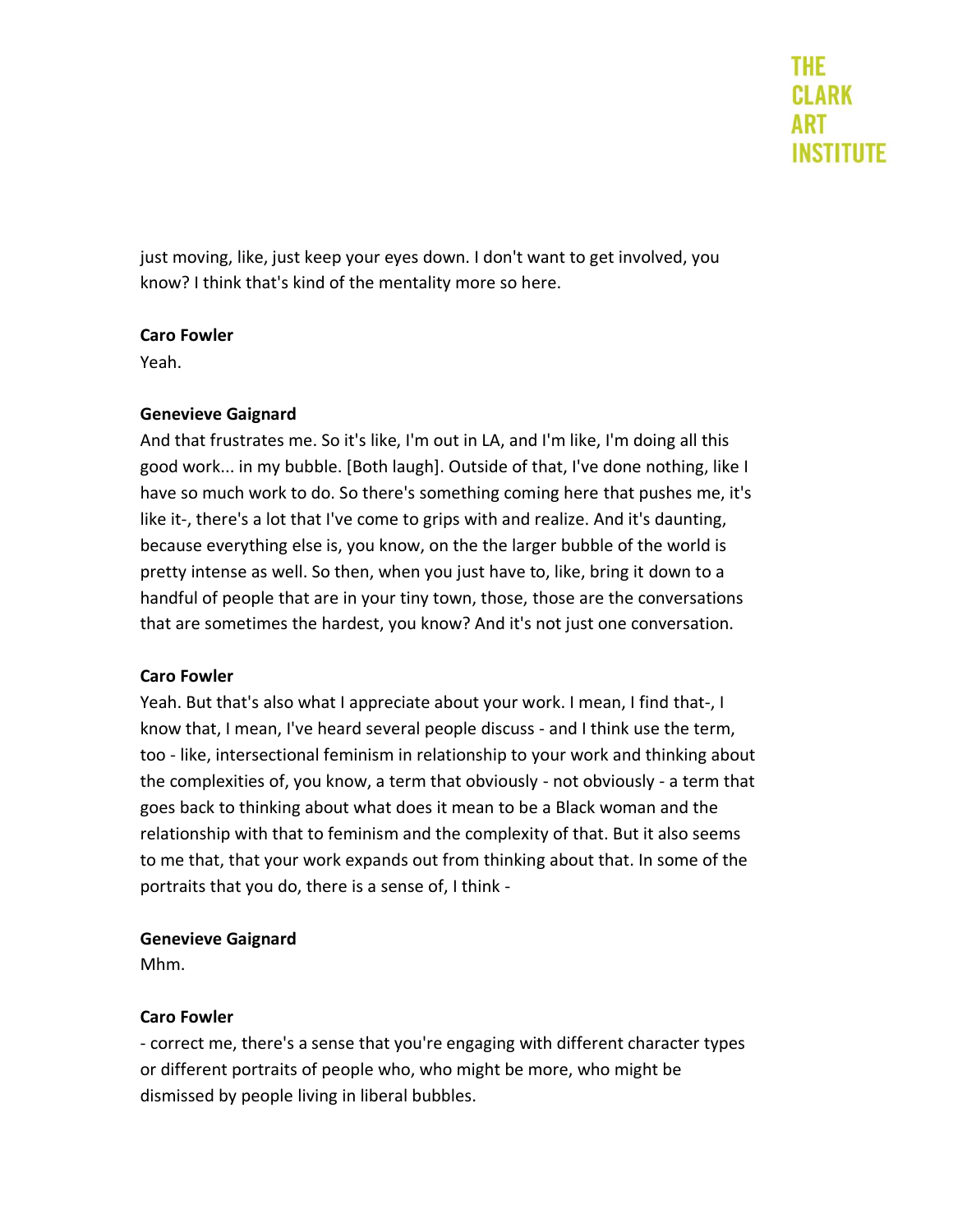# **Genevieve Gaignard**

Yeah.

# **Caro Fowler**

Or who might kind of-, that to me, there's a sense in your work - and it's part of what I find interesting about it - is that it's not... it's willing to think through and explore parts of the American psyche that outside of liberal places are often dismissed as just wrong, or how could you think that way? Or How could you live that way? Or how could you -

# **Genevieve Gaignard**

Mhm.

# **Caro Fowler**

- express that viewpoint? And trying to think through those, those viewpoints and that perspective, and that embodied experience a little more, as well as your own experience -

# **Genevieve Gaignard**

Yeah.

# **Caro Fowler**

- which is deeply informed, obviously, by questions of racism, etc. So I would just kind of be curious if that resonates with you.

#### **Genevieve Gaignard**

Yeah, like, I kind of think of it in the sense of like, being biracial, like I have to own two sides of a story. I'm also white presenting -

# **Genevieve Gaignard**

- so most folks wouldn't identify me as being a person of color. And so I have the ability, when I take on these characters, and also I kind of know, like, because I'm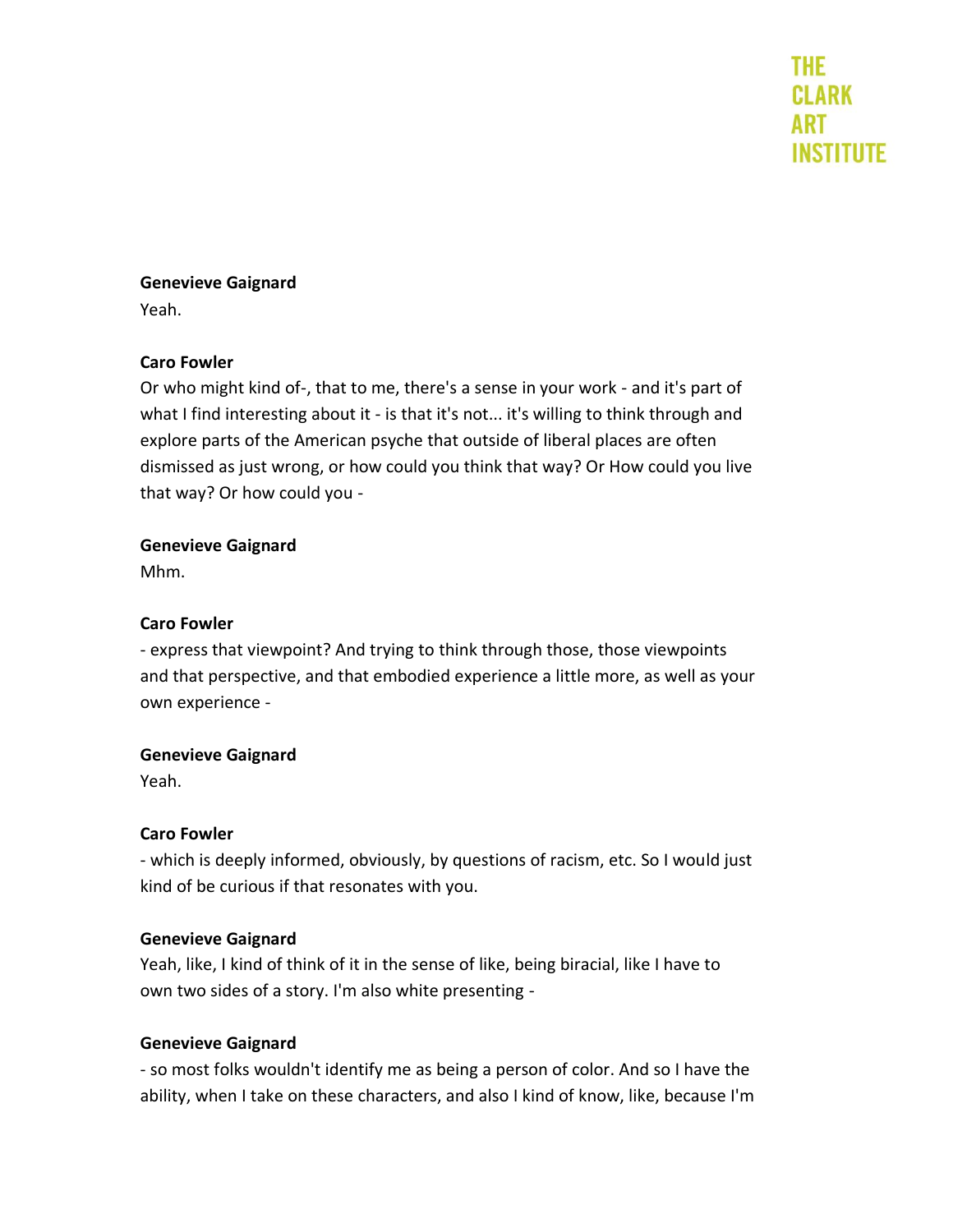basing a lot of these off of stereotypes. Because I'm interested in breaking the stereotypes at the same time. Or saying, you know, there's a little bit of truth to the stereotypes, but that's not the full story. Those are kind of the things I'm interested in when I take on the different characters. But -

# **Caro Fowler**

Mhm.

# **Genevieve Gaignard**

Mhm.

# **Genevieve Gaignard**

- I don't think it would be as successful if I didn't allow myself to be or take on the role of, I don't know, I'm thinking about one character. The shot is called "Neighborhood Watch," where it's like this seemingly older woman in her house, looking out the window. And, you know, and I'm thinking, like, she's seeing a person, a figure with a hoodie on. You know, like, who is that? Like, you know...

# **Caro Fowler**

Right.

# **Genevieve Gaignard**

And it's, and so much of that is like, when did the sweatshirt become such a threat? You know?

# **Caro Fowler**

Right.

# **Genevieve Gaignard**

And so, yeah, that does resonate with me. I'm interested in, in kind of flipping people's perceptions. Especially because I think, unless you know at fir-, you know, most people don't know at first that they're all me. So there is this kind of, if it's a show of photographs, you know, you can kind of see a person walk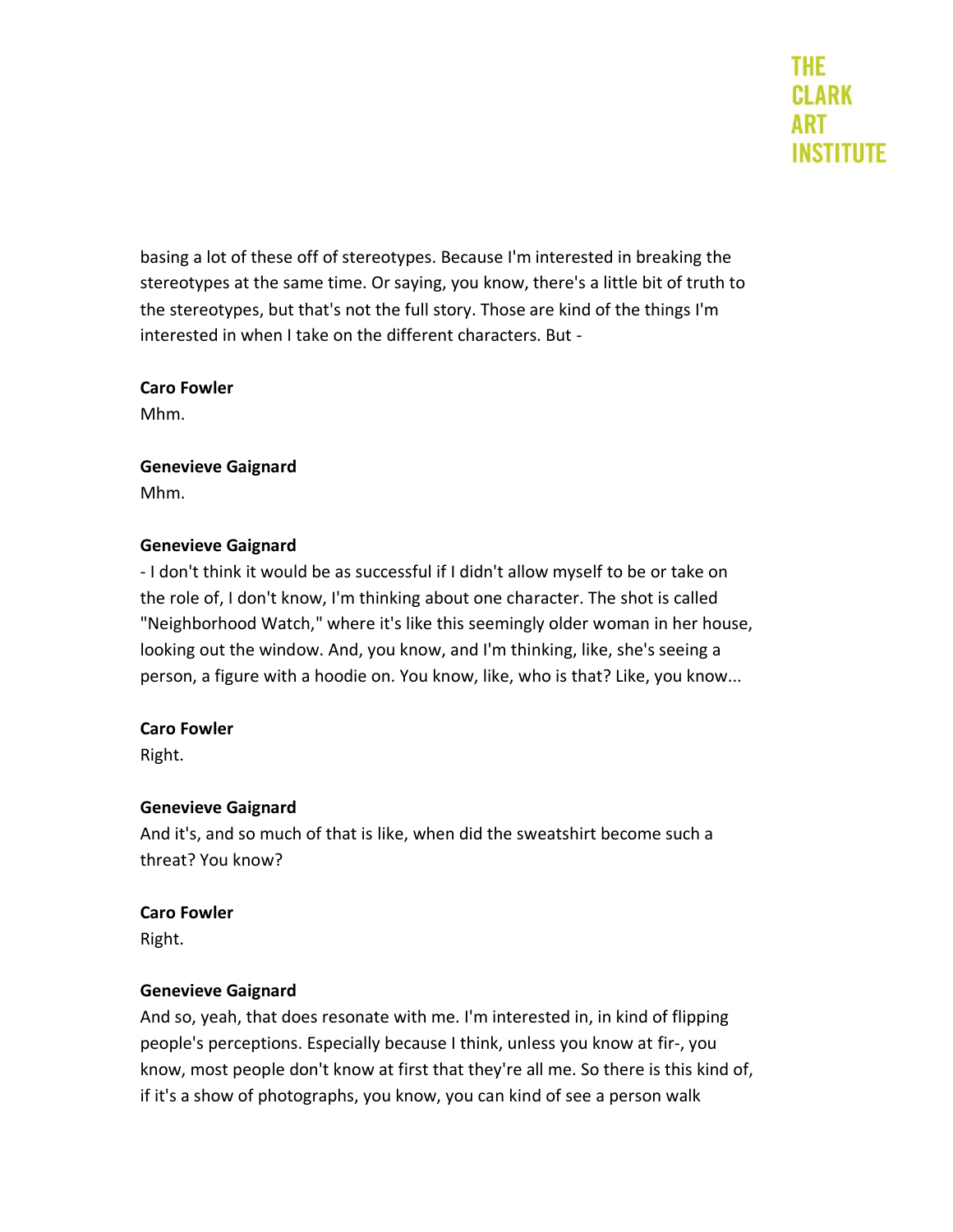through and be like, wait, oh, I'm starting to see similarities. Like, wait, what's going on here?

# **Caro Fowler**

[Laughs].

#### **Genevieve Gaignard**

And like, how can that person be that person and that... Then I think that's what is interesting. Like, you can see someone's gears turning and doing the work. You know, I had a show at the California African American Museum and some folks would walk in and say, who's this white woman? How come she gets to have a show here? And that museum has amazing gallery guides. So there was always someone there to be like, well, actually, if you read the text out front, this and this and this, like, she's biracial, and this is her story, this is what she's doing. And then there's that switch of like, oh, yeah, like, I have a cousin like that. I have a, I have a sibling like that. You know, like, there's...

#### **Caro Fowler**

Yeah.

# **Genevieve Gaignard**

The photographs do, do have, like, do play a strong role in the bigger story of my practice. And I think, yeah, there's still there's still characters to, to visit, that will continue to do just what you've kind of talked about. You know?

# **Caro Fowler**

Yeah. What, one of the-, I think one of the main points in the exhibition that the wall text says and you also have a couple of works in the exhibition that crystallized around it, is, is white lies, and the idea and, I mean, the reality that freedom and justice for all in the United States is, it's just it's a lie. And I was curious when that, you know, when for you that really became a clear articulation.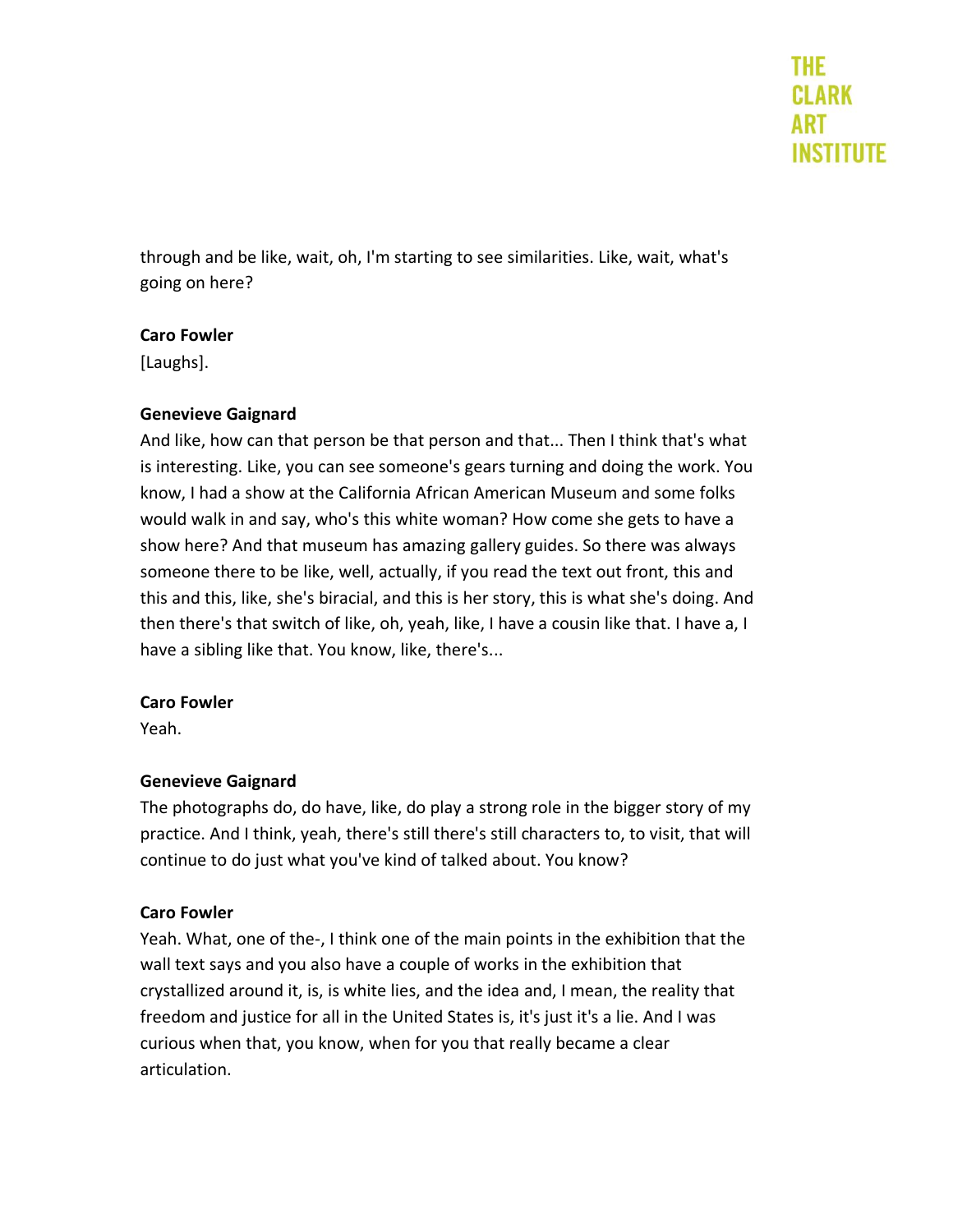# **Genevieve Gaignard**

I think I had flashes of it kind of early on. We had some neighbor kids, that started out being our friends, but something happened. And then all of a sudden, we were, oh, there are the monkey kids. Um, things like that, that just like, you're just like, oh -

#### **Genevieve Gaignard**

- oh, I see how [lauhging], I see how just you knowing who my father is or who my parents are like that you can... whether you see me as however, like, that doesn't change, like that hatred. And that's, and that's kids saying that to us. You know?

#### **Caro Fowler**

Yeah.

# **Caro Fowler**

Yeah.

# **Genevieve Gaignard**

So they heard their parents say that. Like, that's...

#### **Caro Fowler**

Yeah.

# **Genevieve Gaignard**

But then I would, you know, but then I can go like a whole chunk of time. And because I wasn't around, I didn't really even make work about, you know, kind of unpacking my identity until I got into grad school, because I saw other students of color making work about their Black experience. And I, you know, something kind of clicked. And, but, you know, I went to Greenfield Community College. And you know, a lot of those classes, you're getting assignments. And so I, you know, a self portrait assignment, I think I painted half my face white and half my face black. But I wasn't going into the classroom talking about race. Like, I didn't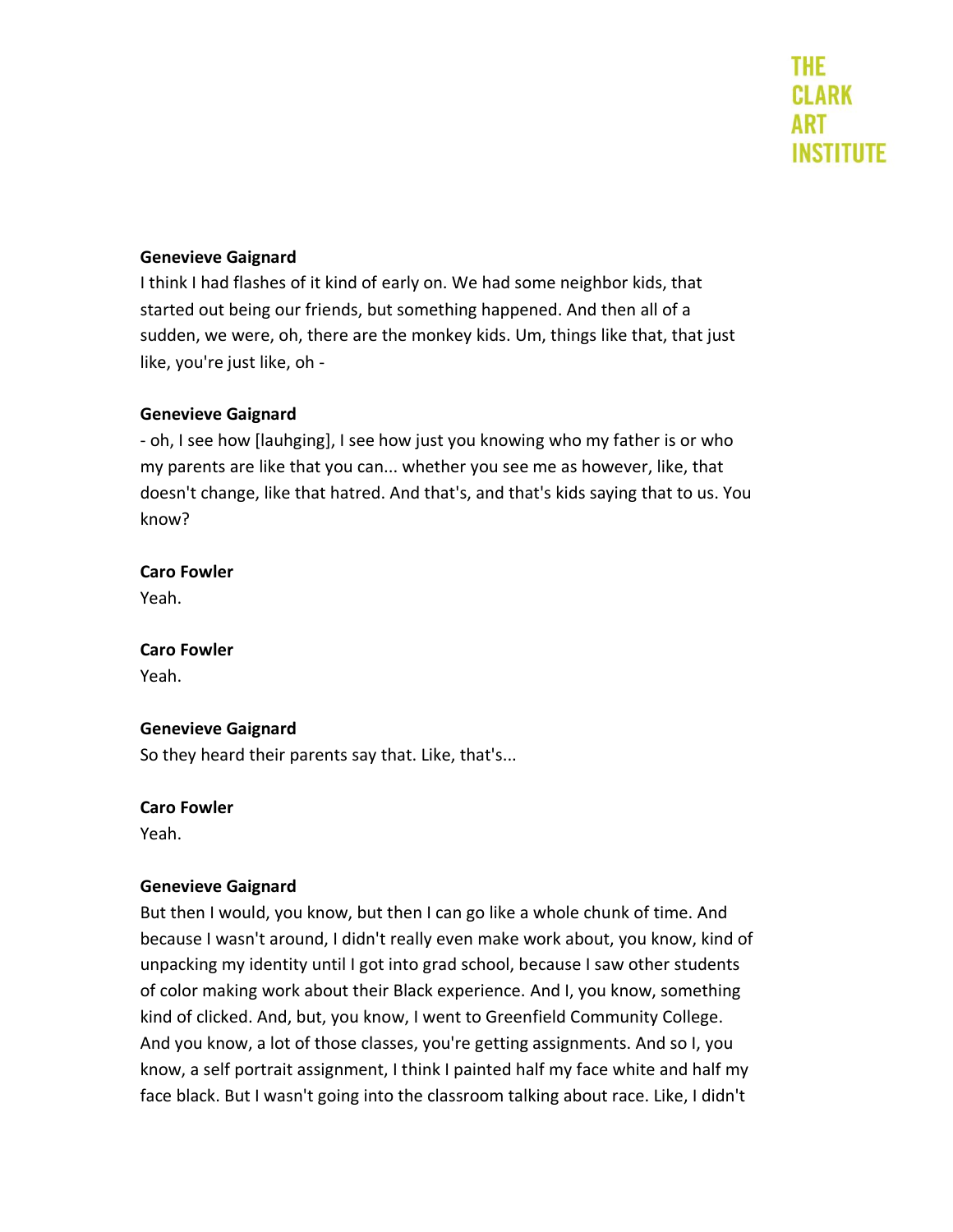have the language. And I didn't, like it was more of an instinct. But no one was talking to me about that. So I didn't feel like even if I was doing subtle things to address it, there wasn't a community of people that knew how to enter it that way. And yeah, so I guess it's like I kind of al-, Iike, I'm also thinking of a family trip to - because my dad's from New Orleans - when we would drive, we would drive like, I think it's like a 31 hour drive. And I remember a waitress that we stopped at a Waffle House or whatever they have there. [Both laugh]. And the waitress, like, all of us are sitting together, my two, my two brothers, and my mom and my dad, me. And they the waitress goes, is this all on one check? So like, separating our family, you know?

#### **Caro Fowler**

Yeah.

#### **Genevieve Gaignard**

Or not reading us as a family.

# **Caro Fowler**

Yeah.

# **Genevieve Gaignard**

Subtle things like that, I think. And I think I had, you know, a few Black friends in other towns that were connected to my parents. Like kids of friends of my parents. I think always having that feeling of not being enough of this or that, like not Black enough, not white enough. And so I think that there's this-, it's my inner child, like kind of creating the stuff I'm creating, I guess, in a way. I feel like there is a sense of really just trying to work through this stuff that I didn't have the language for. My parents didn't really sit down and talk about these things to me. And, you know, maybe nothing severe enough happened that they thought that - I don't know why they didn't necessarily or maybe I don't remember having those conversations. But I never, it's like I always knew I wasn't fitting the mold, but I wasn't, I didn't, I didn't like experience severe injustices.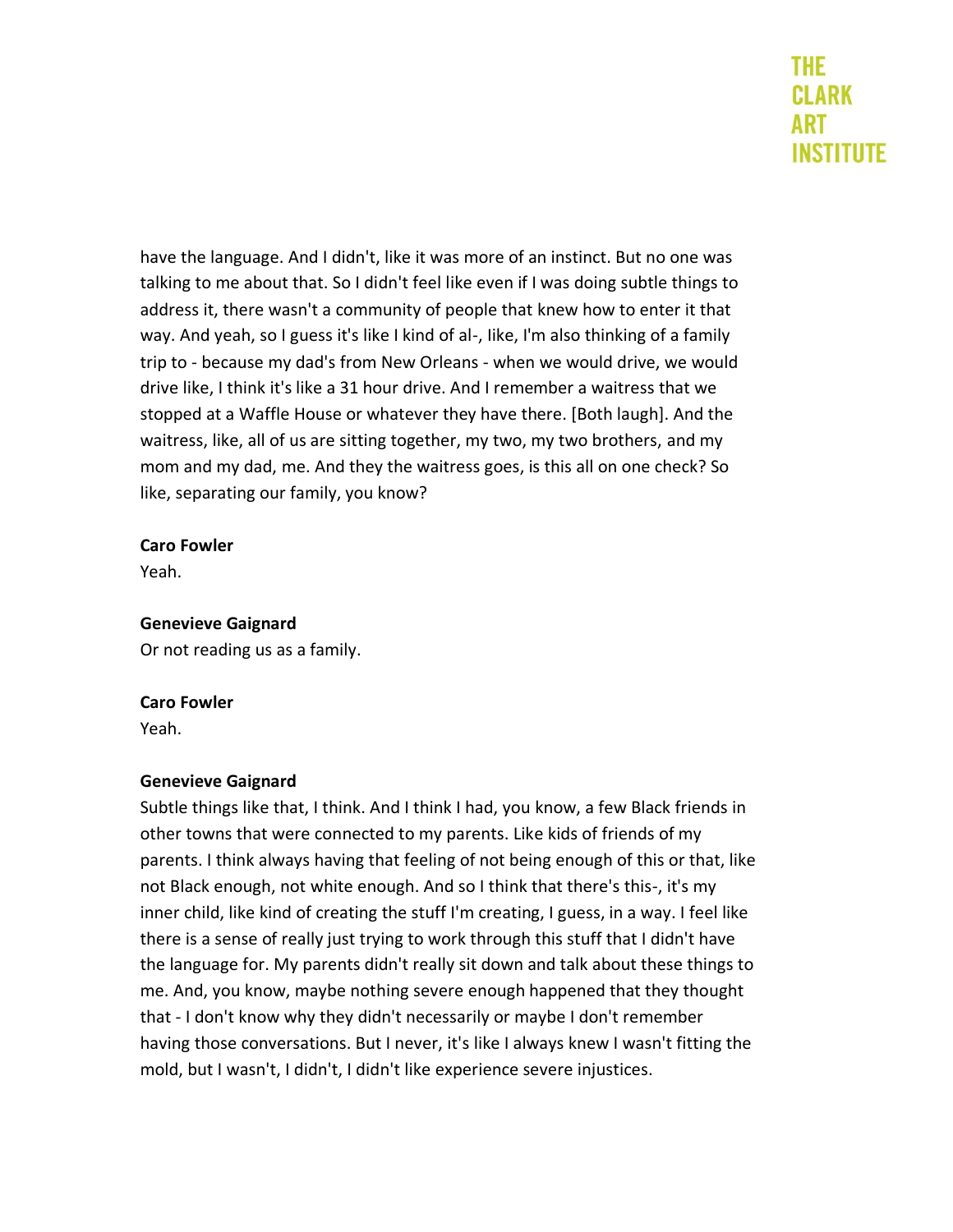#### **Caro Fowler**

Yeah. But I think it also sh-, I mean, I am interested in the way in which childhood, as a theme, seems to run through some of your installations. And, and like I remember with the installation at Mass MoCA, I think what I thought was interesting about it - many things - but one of the things was the ways in which the, the child's room, like there was a sense of, um, you somehow convey that sense of like... like, there's a sense when you're a child, I think that, that perception is very open. Or, like, there's such a possibility for like, the, the rules of like gravity and, and other things don't -

#### **Caro Fowler**

- necessarily apply. Like, I think th-, but the other side of that is that there can also be like monsters under the bed, right? Or kind of [inaudible]. But it is to say that there, you know, there's something so fragile and also beautiful in this moment when children are creating their world and creating their understanding of themselves. And that, that I think that those those slight-, those, those comments, however, while one might not call them like a blatant sign, you know, that, that they are, that they are incredibly damaging, because they-, it is such a, it's a time in which perception is so varied that it really, it can be destructive if a child doesn't know how to process it, or doesn't know what to do with it and frame it.

#### **Genevieve Gaignard**

Mhm.

#### **Genevieve Gaignard**

Yeah. I'm like, even as you're talking, I'm like, oh, wait, I remember like, in high school, Lizzie McGuire - ha, sorry [both laughing] - came up to me and was like, so you're like mulatto? And I wasn't...

#### **Caro Fowler**

[Laughs].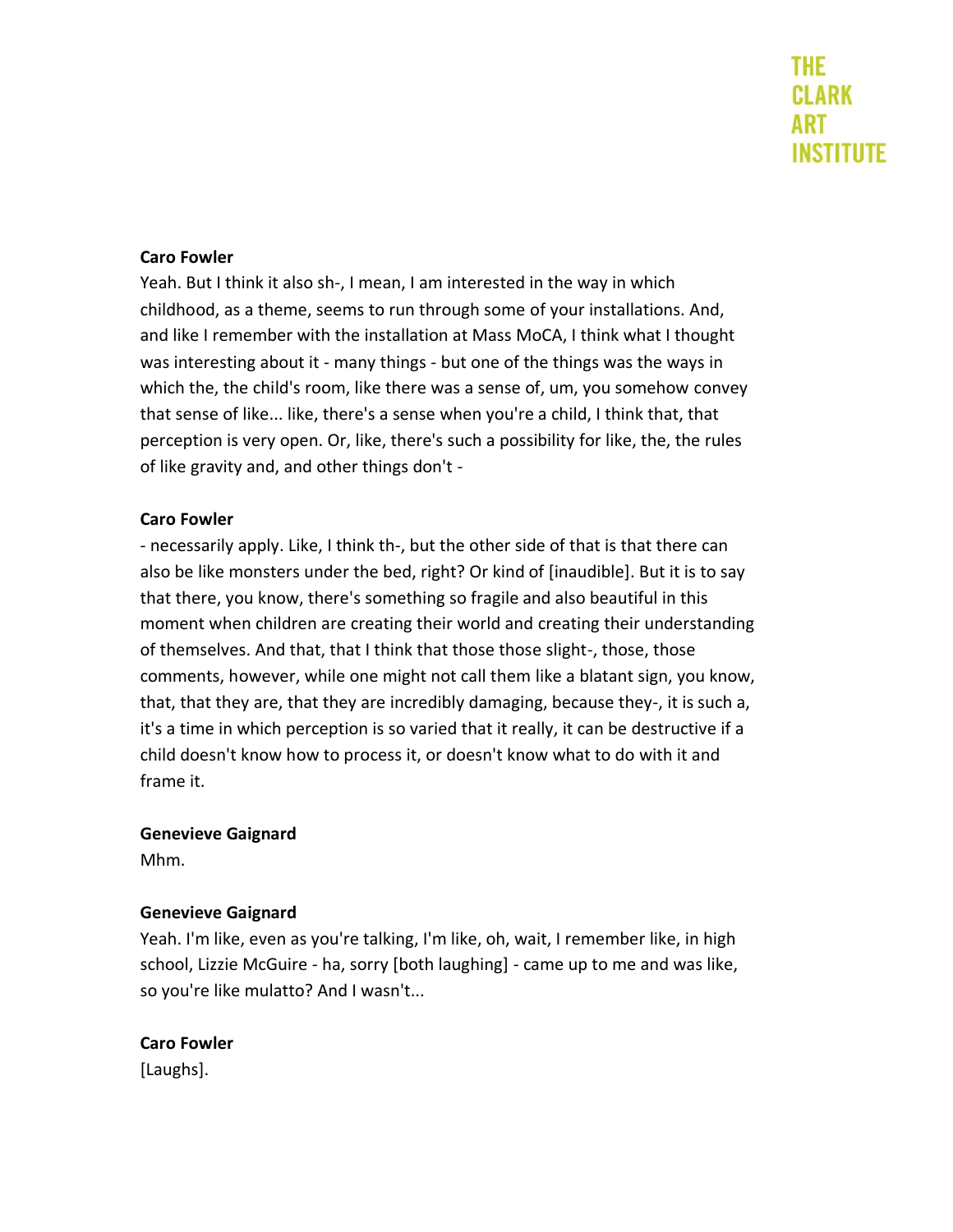#### **Genevieve Gaignard**

I didn't know what that was. I'd never heard that. I don't know. I was in high school. I don't know if I was like, a junior, freshman. I don't know what I was. But -

#### **Caro Fowler**

Yeah.

#### **Genevieve Gaignard**

- and I went home. And I was like, this girl asked me if I was mulatto? And I was like, I just got really mad at my mom. Because I was like, well, you have to tell me that stuff. Like, I don't know what that means. You know? I need you to tell you that so I'm not like going out there blind to this, you know? Now I get asked, like, why do you only photograph yourself? And I'm like, because I'm working through my own shit. I can't, you know? It feels a bit odd to - although I used to photograph my family a lot and other people prior to grad school - I just was like, I'm on this journey of like, figuring it out. And I again, don't have the answers. But if I can help just like one other kid, feel like there's someone out there that kind of knows what they're going through, then I feel like it's worth it because it took me a long time to find those folks on my path.

#### **Caro Fowler**

Yeah.

# **Genevieve Gaignard**

And, and it's been really great to see how so many different types of people find an entry and a connection to the work. In more of the class reference, it's like, doing what you can with the materials you have, like making something beautiful, even through all of the hatred. So you know, like that "Salty Karens" one, it's like you're drawn to it, because it's all these beautiful flowers and butterflies floating around and yeah, there's this really hard truth weighting the bottom of it. But all of this stuff is happening all at the same time.